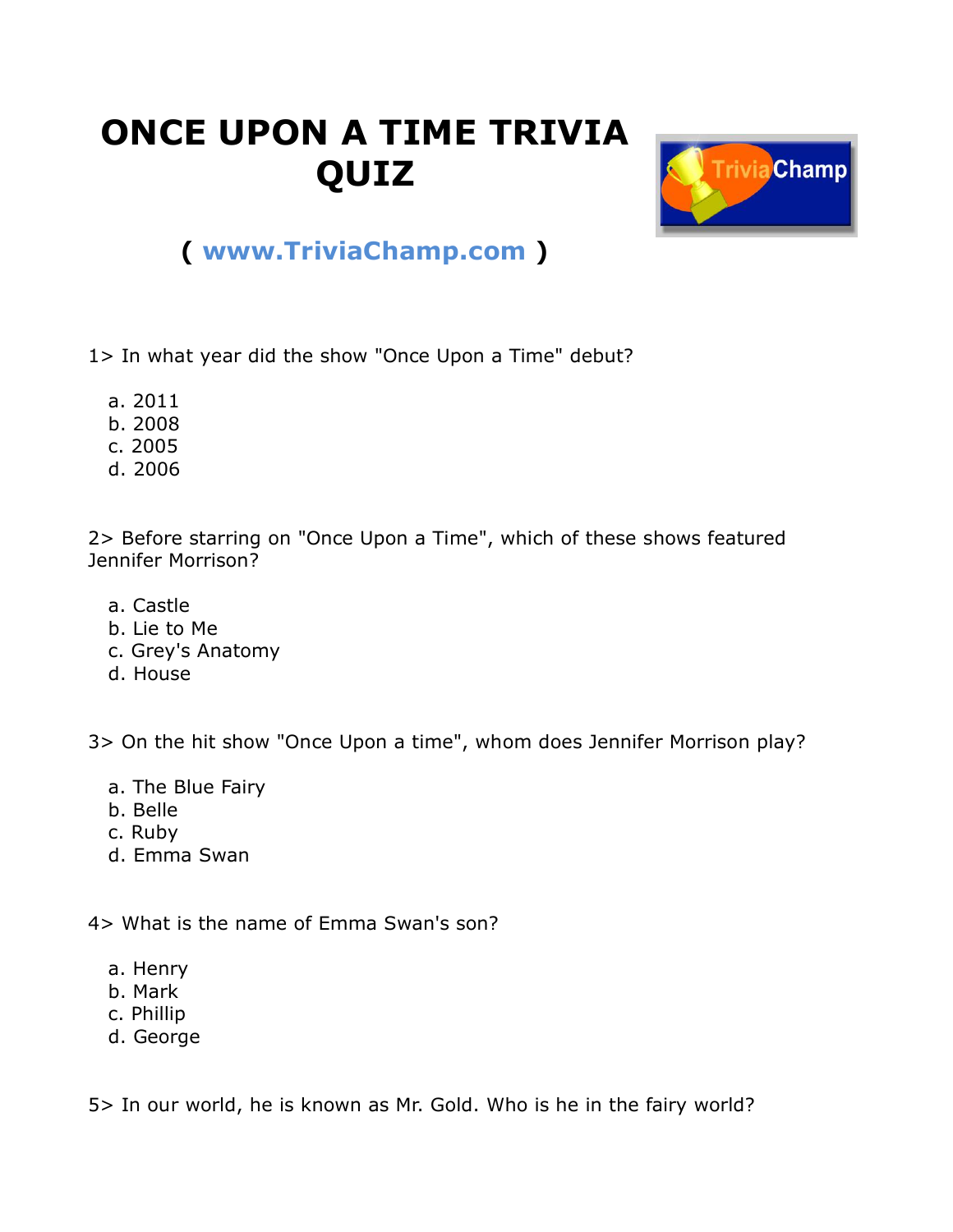- a. Prince Charming
- b. Jiminy Cricket
- c. The Huntsman
- d. Rumpelstiltskin

6> In the fairy world, whom was the evil queen in love with?

- a. A stable boy
- b. A thatcher
- c. A blacksmith
- d. A cook

7> What is the name of Rumpelstiltskin's son?

- a. Midas
- b. Charming
- c. August
- d. Baelfire

8> In our world, what does Snow White do for a living?

- a. Banker
- b. Doctor
- c. Teacher
- d. Journalist

9> Which character is a werewolf?

- a. Baelfire
- b. Little Red Riding Hood
- c. Belle
- d. Beast

10> On the show "Once Upon a Time", in which state do all the fairy tale characters live?

- a. Nebraska
- b. New England
- c. Alaska
- d. Florida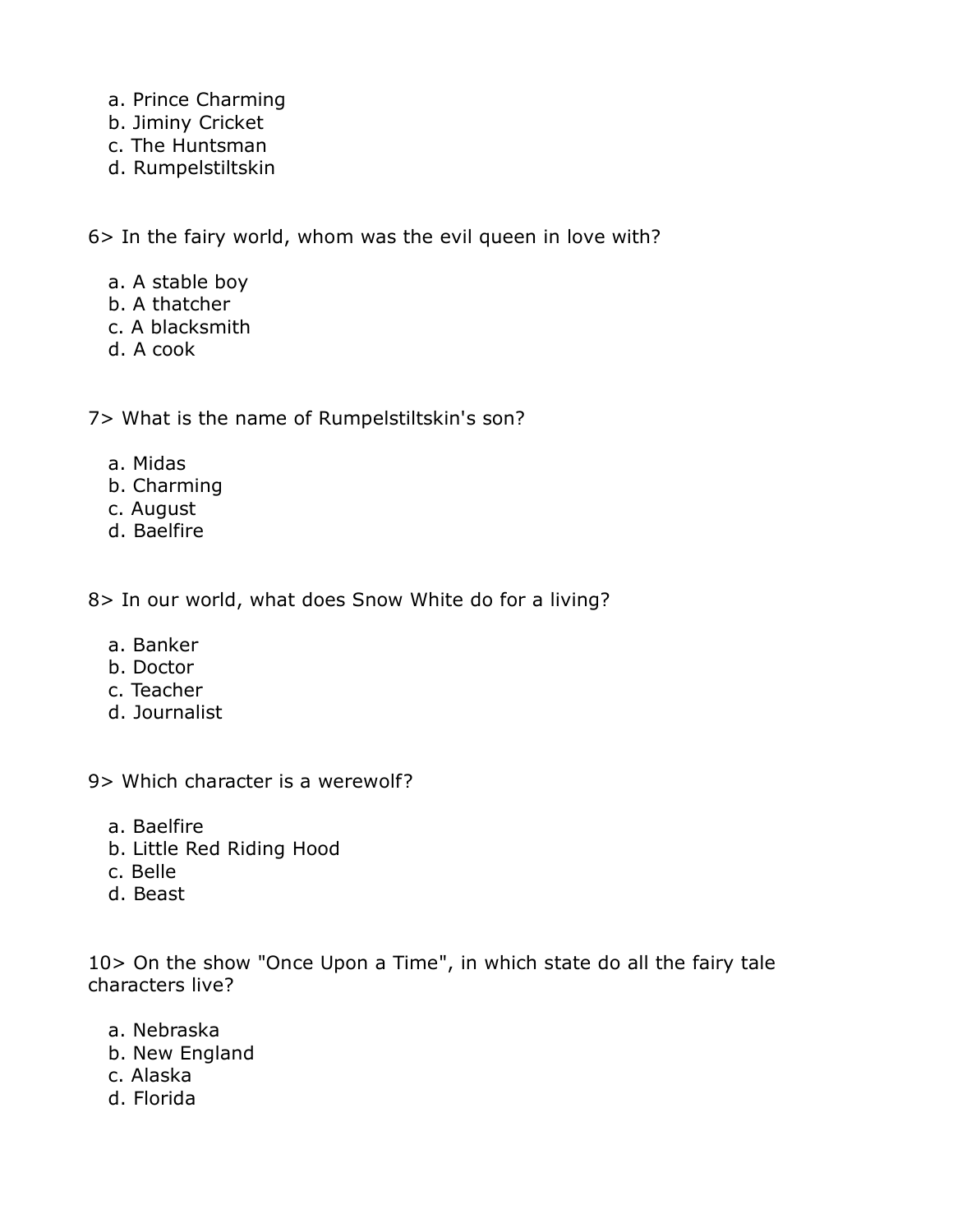11> What is the name of the town where all of the storybook characters live?

- a. Story city
- b. Storybrooke
- c. Sleepy Town
- d. Fairy Town

12> Which of these characters remember their past?

- a. Pinocchio
- b. Belle
- c. Ruby
- d. Grumpy

13> On the show "Once Upon a Time", what was the name of the dwarf that was killed while helping Snow White?

- a. Sneaky
- b. Shy
- c. Dreamy
- d. Stealthy

14> Before Grumpy was called Grumpy, what was his name?

- a. Weepy
- b. Lazy
- c. Dreamy
- d. Sneaky

15> Where does Rumpelstiltskin hide his most powerful potion?

- a. In the stomach of a dragon
- b. A ring
- c. In a grave
- d. In a hollow tree

16> Whom does King Midas accidently turn into gold?

- a. His son
- b. His future son in law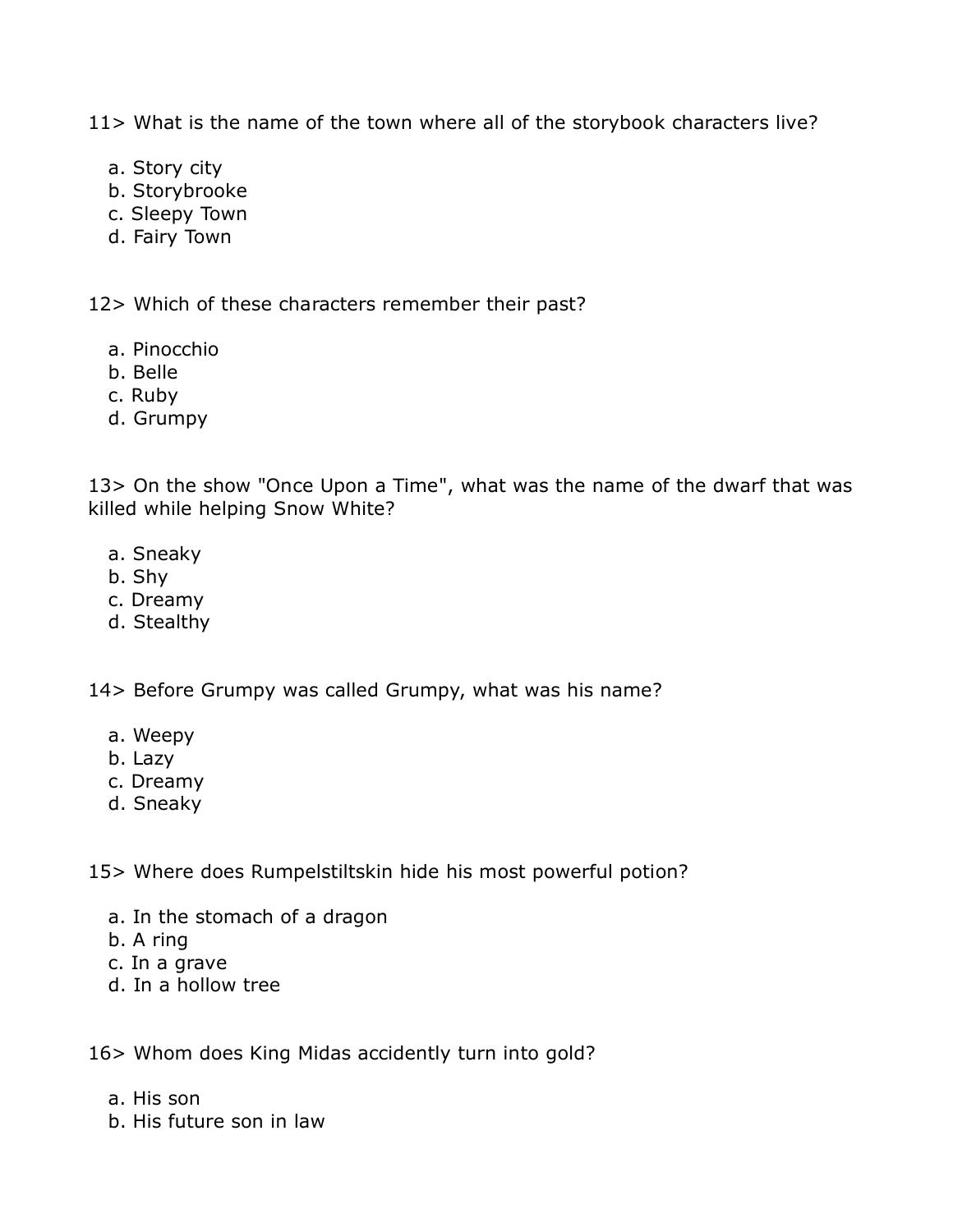c. His dog

d. His wife

17> How old is Emma Swan when her son comes to find her?

- a. 22
- b. 25
- c. 36
- d. 28

18> Which character helps the evil queen get a poison apple from the fairy world?

- a. Pinocchio
- b. Beast
- c. The Mad Hatter
- d. Geppetto